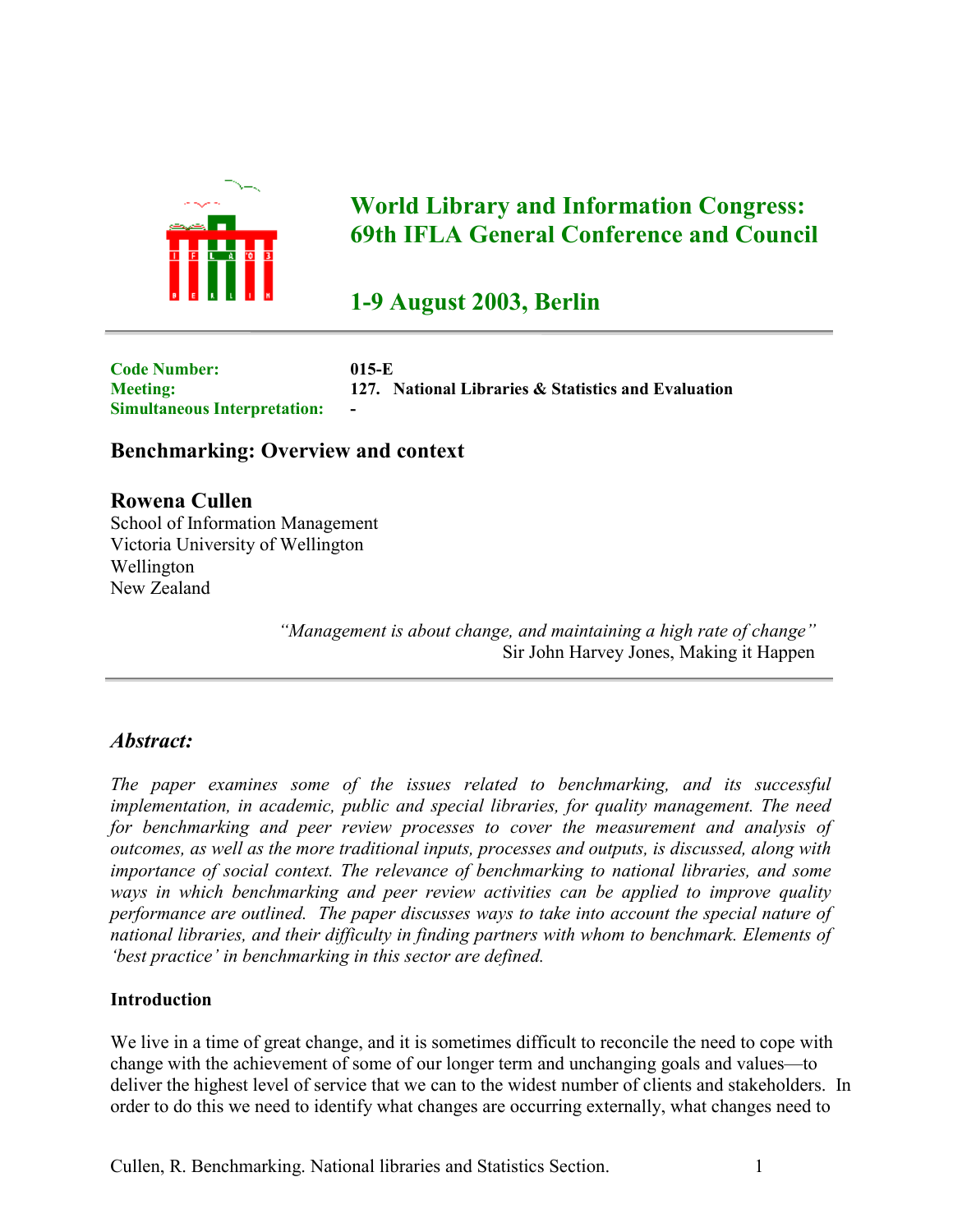occur internally, and to manage the change process in order to reconcile the internal with the external. External changes to which we must respond include the changing world of information and communications technology (ICT) which is affecting every aspect of our business, the changing expectations of customers and clients, and the changing demands being made in terms of accountability, service delivery, and national and global cooperation.

In many other library sectors, and in some parts of the national library sector, benchmarking has been perceived as a way of meeting external accountabilities, and fostering internal change. In this paper I examine some of the issues related to benchmarking, and its successful implementation, make reference to some examples of benchmarking, and then turn to the situation of national libraries, exploring the relevance and value of benchmarking to this sector. Finally, since benchmarking is often used to identify so-called 'best practice', I comment on what 'best practice' in benchmarking in this sector might consist of.

## **Current issues in benchmarking**

Although Foot (1998), writing for an audience of local authorities and libraries, defines a 'benchmark' as "a fixed point against which you can measure yourself, such as a local target or standard", this definition is somewhat restricted. It is true that many library applications of benchmarking have in the past taken a statistical norm, whether from a group of comparable libraries or from a national dataset, with reference to a series of input measures (financial resources and staffing) process (efficiency) measures, or output measures, (such as loans and transactions), and used this for comparative purposes (Pritchard 1995). This is still an integral part of the approach taken in the UK by LISU (the Library and Information Statistics Unit at Loughborough University), <sup>1</sup>IPF (the Institute of Public Finance),<sup>2</sup> [a](#page-1-1)nd SCONUL (the Society of College, National and UniversityLibrarians)<sup>3</sup> But in industry, and the private sector, where benchmarking originated, and where it still has strong adherents, benchmarking is much more business process oriented, and less focused on production-line or service activities (Camp, 1998). The Benchmarking Network's web site lists numerous and wide-ranging examples of benchmarking; the top ten processes benchmarked among member companies include 'employee development training', 'information systems technology', 'human resources' and 'performance measurement development' as the top four..<sup>[4](#page-1-3)</sup> Although you can find examples of these activities benchmarked in the library world, they are far less common than the benchmarking of statistics on inputs and outputs, and commonly used (but otherwise unexamined) performance measures. This is in contrast to the private sector's interest in benchmarking how performance measures are developed and applied.

Foot's second definition, of benchmarking, is more helpful: "a process of measuring your service's processes and performance and systematically comparing them to the performance of others in order to seek best practice." This second definition puts the emphasis on some more useful concepts, systematic comparison, processes, and performance, and the search for best practice. This definition is much closer to how benchmarking is used in the private sector, and yet still quite new to libraries.

 $\overline{a}$ 

<span id="page-1-0"></span><sup>1</sup> http://www.lboro.ac.uk/departments/dils/lisu/lisuhp.html

<span id="page-1-1"></span>http://www.ipf.co.uk/benchmarking

<span id="page-1-2"></span>http://www.sconul.ac.uk

<span id="page-1-3"></span>http://www.benchnet.com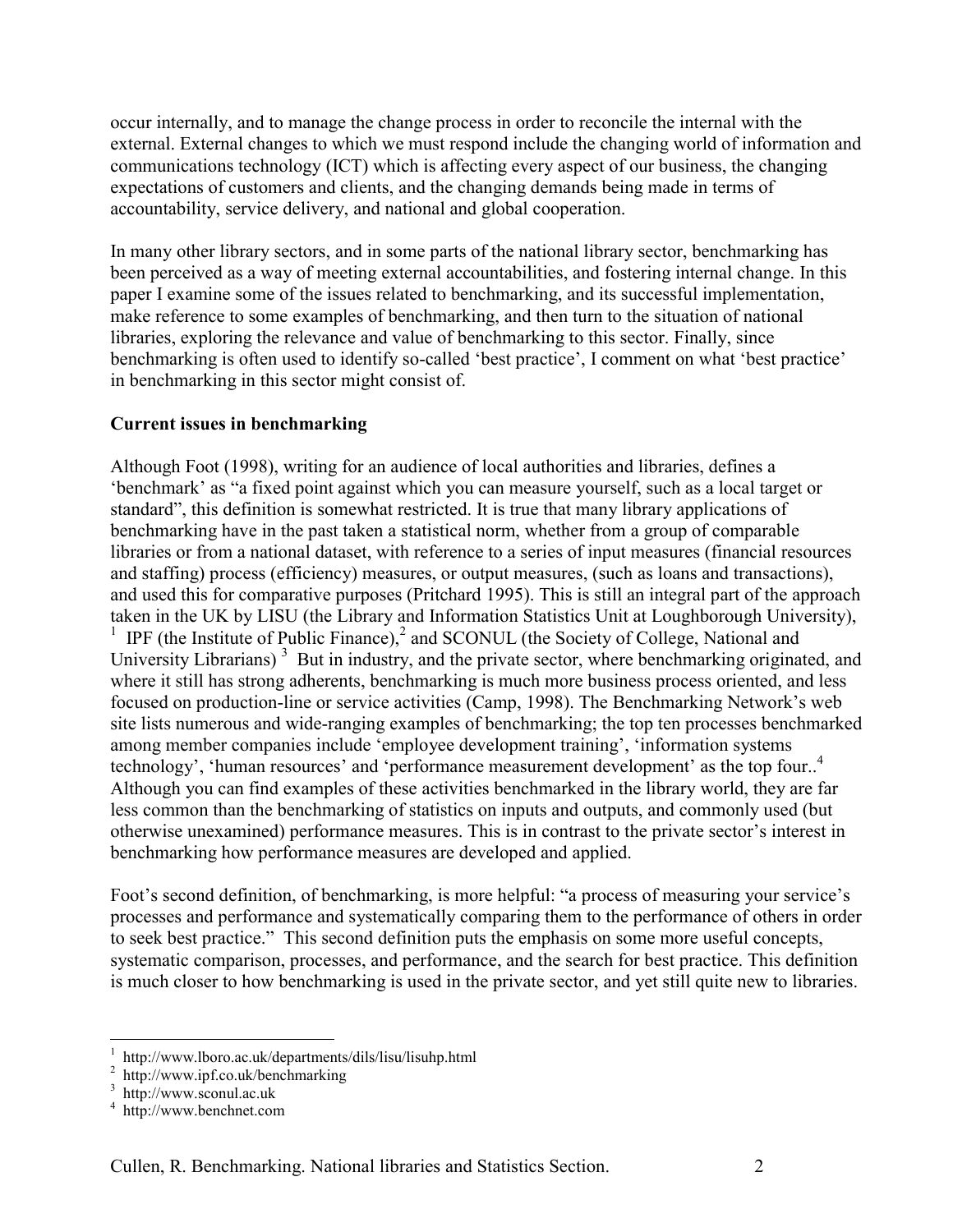Thus we need to look at benchmarking, as used in libraries, as focusing on:

- i) data collection and comparison primarily inputs, and outputs. This would include national, university and public library statistics, comparing budgets, numbers and value of acquisitions, numbers of professional staff, reference transactions, and more recently electronic services;
- ii) process benchmarking which is concerned with analysing functions, and processes, in collaboration with one or more similar institutions, usually with the intention that all participants will benefit from the exercise, and learn from each other.

The importance of the first kind of benchmarking is now perceived to be primarily as a diagnostic tool, although process benchmarking can also be used for diagnosis. However, only the processbased approach has any value in identifying best practice. While process benchmarking is generally carried out through a process of peer review, with one or more institutions, or departments, it can also be carried out by independent consultants who bring knowledge of other institutional practices with which to compare, or from which to derive models of best practice.

The practice of collecting and comparing data from a number of different libraries raises many issues relating to data definition, that have been well documented and are well known to members of the Statistics Section of IFLA. Attention to such concerns has been one of the strengths of LISU, and has been a major concern of the Institute of Public Finance, which drives local body and public library benchmarking in the UK. As data collection moves from the collection of input data to processes and outputs, these problems become even more complex. Differences in how expenditure and overheads are calculated, and how services and other outputs are measured become amplified once ratios across such data are compared. In addition, it is very tempting to look for cause and effect amongst such data. However, the diagnostic value of comparing raw statistics on inputs, outputs, and processes, and the ratios between them, is limited to indicating where there are concerns that need to be addressed by further investigation; the data do not in themselves reveal anything about causation. It is not appropriate to draw inferences about the links between inputs, processes and outputs without examining the validity of the measures being used, and any underlying assumptions on which they are based.

This was highlighted by Pratt and Altman (1997) who showed with a simple analysis of the statistics of the 24 largest library systems in the US, in the US Public Library Data report for 1996, that not only was there no correlation at all between inputs and outputs, or between expenditure and performance as judged by the five output measures used (per capita figures for borrower registrations, circulation, reference transactions, turnover, and holdings) but that data on many of the inputs were calculated on different bases, and so were the data on the outputs with which they were compared. Furthermore, even if these differences in the definition and collection of data were eliminated, the figures still would not show whether apparent differences in performance lay in more, or less, efficient use of resources, or whether they arose from structural, cultural and strategic differences within the various organisations, their environment, or context. Process benchmarking is necessary to provide a deeper analysis of the problem, if indeed it is perceived to be a problem.

Although the dangers of making such comparisons has been known for some time a very similar set of output measures have been adopted in the United Kingdom as the basis for judging 'best practice' in the Best Value Performance Indicators (BVPIs) applied to public libraries. "From April 2000 the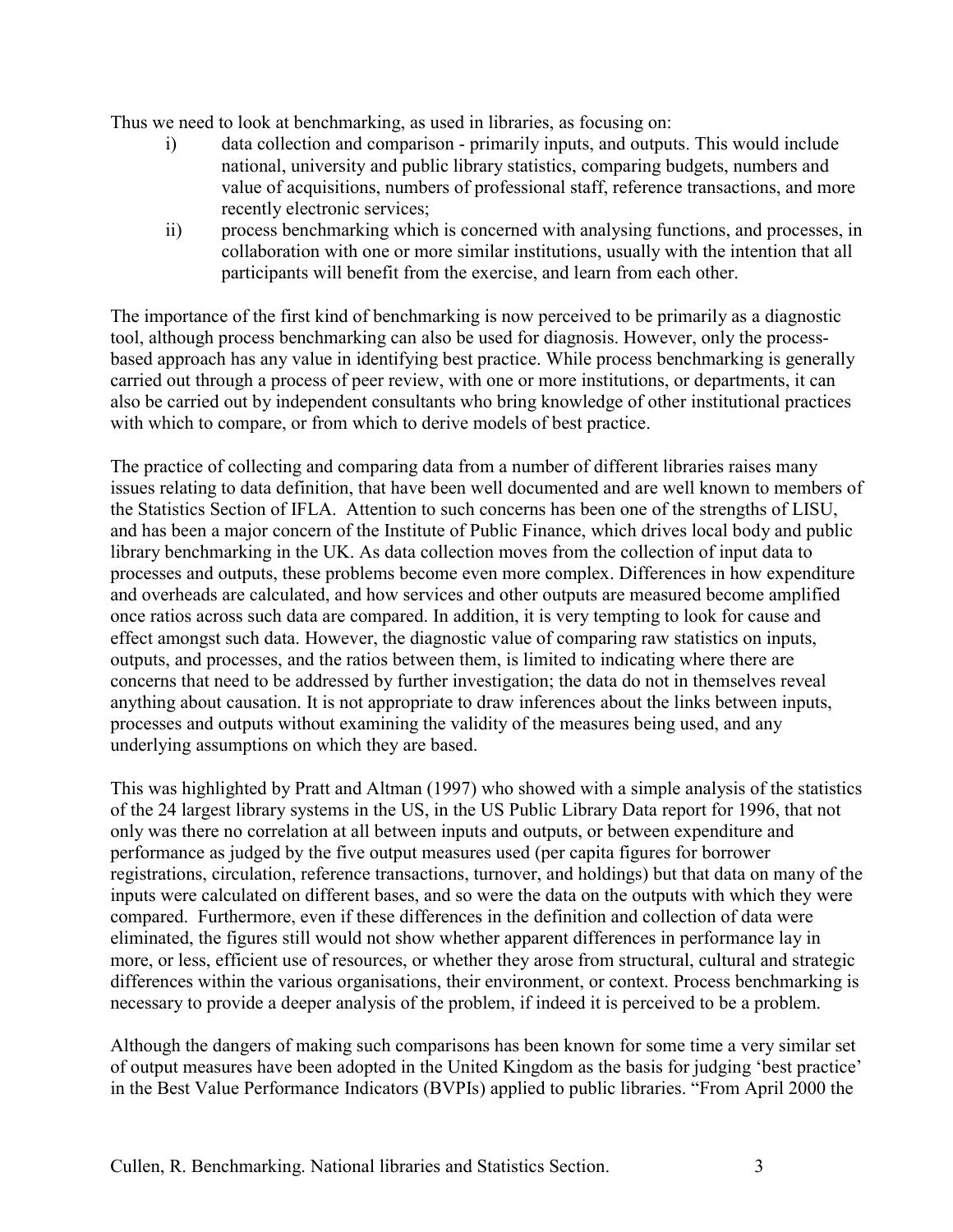duty of best value [requires] local authorities to deliver services to clear standards, covering both cost and quality, by the most economic, efficient, and effective means available" (Favret 2000). For libraries, in addition to an extensive number of performance indicators in the Annual Library Plan, library BVPIs will measure:

- cost per visit to public libraries;
- number of visits per head of population;
- percentage of library users who found the item they wanted
- number of items issued per head of population.

Favret continues "the government will set top quartile targets for some indicators, so broadly speaking costs will have to be in the lowest quartile while service delivery outcomes will have to be in the top quartile."

As well as the need to be very confident of the integrity, validity and comparability of the data being used for these indicators, there are two inherent problems with this set of indicators. The first is that, despite the addition of the apparently transparent indicator "percentage of library users who found the item they wanted", which would seem to reflect the core output that libraries should strive towards, this is, in fact, extremely difficult to measure with any degree of accuracy. The second problem lies in the fact that the process itself assigns the majority of libraries to an unacceptable position in the lower three quartiles (what has been called a culture of 'name and shame'—hardly conducive to best performance). A third, and probably more important problem lies in the fact that contextual data, the internal and external environment is entirely missing from these indicators. These indicators can therefore only be used as diagnostic signals, and cannot be taken to necessarily relate in any meaningful way to performance, best practice, or best value. These issues are not new to librarians in the UK who have been debating for some time the relevance and acceptability of the main BVPI indicators themselves, and the wider range of indicators included in the Library Annual Plan.

Recent initiatives in Europe to include electronic library services highlight the same problems. The EQUINOX project was set up to develop measures for electronic library services, and presumably facilitate the benchmarking of resulting data, since enormous efforts have gone into reaching agreement on the measures themselves, and into defining data and data collection methods.<sup>[5](#page-3-0)</sup> Performance indicators developed cover familiar territory: percentage of the [target] population reached, number of uses of the system, its individual resources, and documents viewed [per target population], as well as cost per session, and training sessions attended by users. Geoffrey Ford usefully compares EQUINOX and several other proposed systems of measurement of electronic libraries, such as the e-Lib project, Brophy and Wynne's MIEL project, Bertot and McClure's work for the ARL, and the UK Value for Money Initiative, and notes with reference to the 'Value for Money' project:

an interesting part of the resulting document was a series of benchmarks derived from a cross-section of 20 institutions . . . [These] financial benchmarks are not useful for evaluation; it is entirely a matter of opinion whether these numbers should be high or low ... [they are] merely ratios of numbers that happen to be available (Ford 2001, 9).

 $\overline{a}$ 

<span id="page-3-0"></span><sup>5</sup> http://equinox.dcu.ie/index.html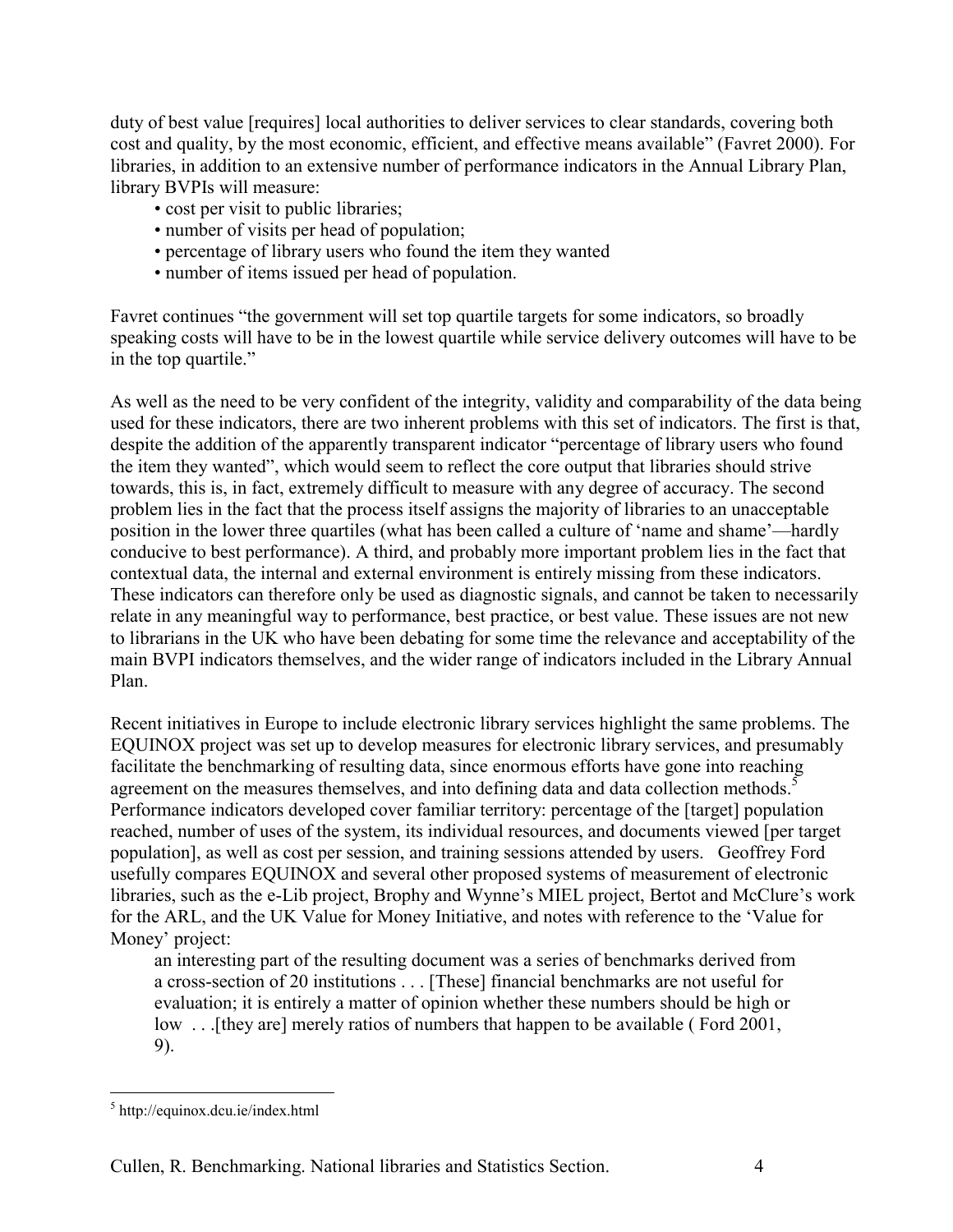#### **Examples of benchmarking, and what we can learn from them**

The range of literature on the use of benchmarking in the library and information sector reflects the many ways in which it has been used. Most notably, apart from the health sector (Marshall and Buchanan 1995, Robbins and Daniels 2001, Todd-Smith and Markwell 2002), and the special library sector (Henczel 2002, Polling 2002), benchmarking has been promoted by the academic library sector in the United Kingdom, primarily by SCONUL (the Society of College, National and University Librarians) which is piloting benchmarking amongst a small group of university libraries and also in Australia, where interest is shown by the parallel organisation CAUL ( Committee of University Librarians). Even so, a study of the use of benchmarking in UK higher education and special libraries (Brockman 1997) found that, at that time, only 7.4 per cent of respondents formally applied benchmarking as an evaluation tool, although nearly 25% compared their institution with others, using performance indicators or standardised statistics (such as expenditure, acquisitions, and/ or transactions per full-time equivalent student). The study then went on to trial benchmarking in three institutions. The trial established a functional definition of benchmarking "The aim of benchmarking is to document and measure a key process, and then compare the resulting data with those relating to similar processes in other organisations" (Brockman 1997, 345). Brockman and colleagues identified 5 types of benchmarking

- competitor (comparing with leading organizations in the same sector);
- generic (comparing similar business processes, regardless of industry);
- internal (comparing internal operations within the organisation);
- functional (comparing similar functions within the same industry);
- customer ( comparing extent to which meet or exceed customer expectations).

Twelve steps, derived from a US project involving a special (scientific) library were identified (Allen 1993), that correlate to standard approaches used by quality management experts (Bullivant 1994, 7). The steps focus on the identification, definition and understanding of a key process to be benchmarked, identification of a suitable partner, identification, definition, and collection of data in both institutions, analysis of data, recommendations for change, implementation, and monitoring, all of which takes place in consultation with staff at test sites in both institutions. Early in the process, much earlier than is suggested by Bullivant, and presumably earlier than is usual in the private sector where management may be involved much earlier, and indeed drive the benchmarking process, is the key step of obtaining commitment of management, and a strong focus on consultation with staff (Brockman 1997, 39-5). A generic benchmarking approach was used, since this "can be paced to suit organizational needs" and reduces the amount of resources (especially time and effort) that need to put into the activity at any one time. The focus on management commitment and consultation at the grass roots level recognises that benchmarking is about change, and implementation of new processes, and that managing benchmarking as a change management process is likely to lead to more effective and lasting change, and improved performance.

Organizations participating in the trial were considered already to be exemplars of 'best practice', and the ultimate consensus of the exercise was that "little needed to be changed". This 'no need for change' conclusion was also a finding of Robbins and Daniels (2001) study benchmarking patron perceptions of reference services in health sciences libraries. Robbins and Daniel used a variant of  $SERVOL$  (SERVPERF) as the basic survey and analysis tool for their study – a customer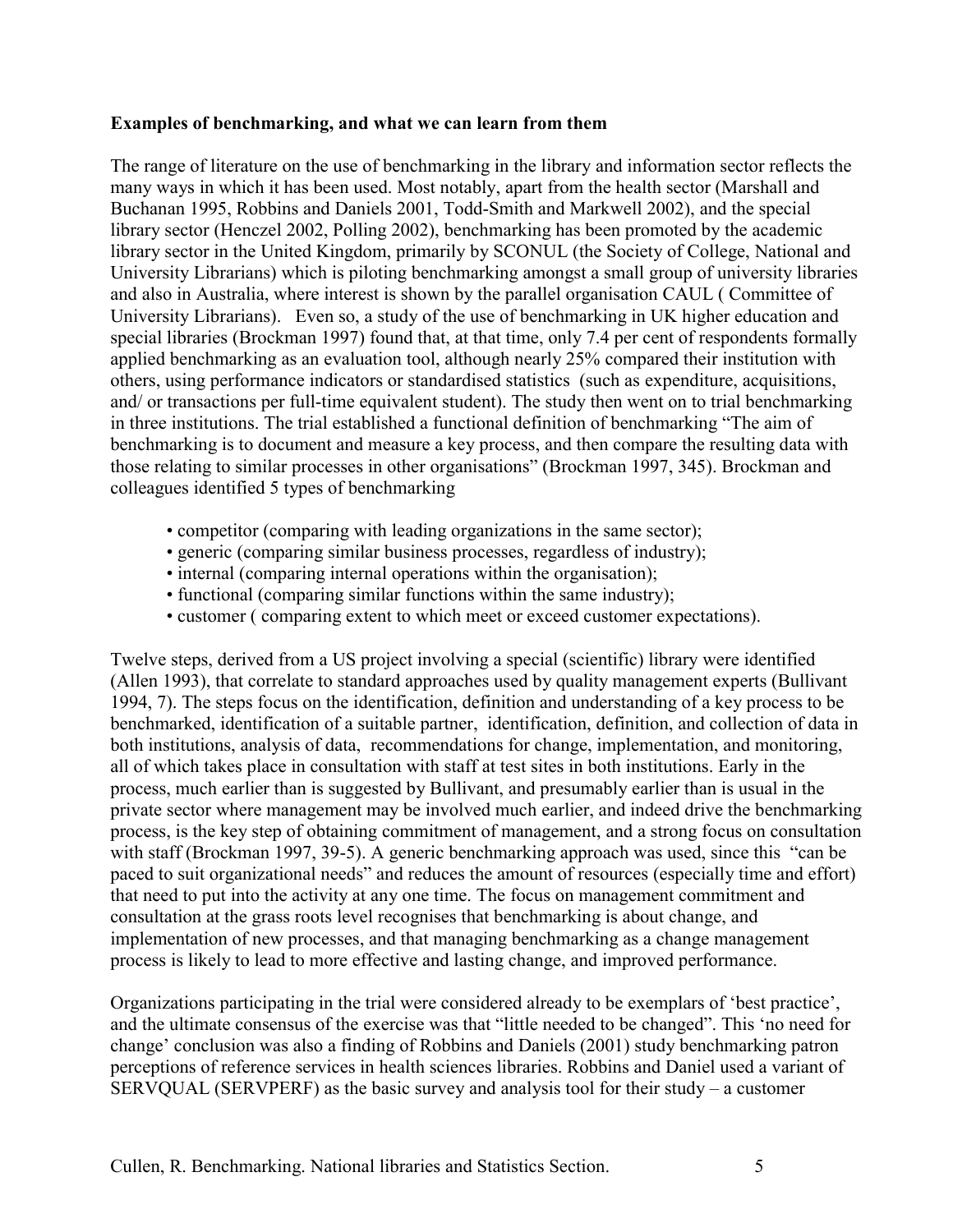benchmarking exercise. The question that both these conclusions raise include: were the studies flawed by lack of management commitment to the benchmarking (and change management process); is the SERVQUAL /SERVPERF model not well adapted to benchmarking, or, as in the Brockman study, is the process of benchmarking not well understood or carried out?

Communication, training, and lack of management understanding of the benchmarking process are key issues identified by Brockman and his team for the relative lack of success of the trial. They comment that for benchmarking to work, an organisation needs to be already focused on quality management. "It is a quality tool, and is therefore of most use where the culture and practices are already focused on best practice" (Brockman 1997, 372). To solve the problem of selecting a partner, and avoid situations where the benchmarking partner maybe behind the initiating partner in best practice, they suggest, instead, that a database of potential partners for benchmarking be established "indicating which organizations had benchmarked certain processes, along with outcomes of the exercise. This would both facilitate identification of partners and establish 'the best of the best'. (Brockman 1997, 357). Foot's definition of benchmarking, of equal partners who seek to learn from each other, seems to have got lost in the desire to assert some superiority, and in the need to categorise and pigeon-hole institutions in terms of past performance rather than seeking to raise performance in the future.

A database of benchmarking libraries already exists, of course, in the UK public libraries belonging to the IPF Benchmarking Club (to which well over 100 libraries now belong)—although the benchmarking appears to be primarily focused on the existing BVPIs and other performance indicators in the Library Annual Plan structure. Despite attention paid to consultation with libraries to define and standardise the data being collected, the CIPFA/Best Value approach may act against the real benefits of process benchmarking, or the benefits of peer review, as reported in industry (Camp 1998) where the focus, as we have seen, is on improving business processes, not input/output measures.

A highly successful generic benchmarking study of Interlibrary Loans and Document Supply was carried out by the National Resource Sharing Working Group (2001), and the National Library of Australia, based on the equally successful ARL Measuring Performance of Interlibrary Loan Operations. The Australian study used statistical data on unit costs, fill rate (the number of items able to be supplied), and turnaround time for both requesting and supplying documents in 97 libraries across Australia. Dramatic variations in cost and performance were shown between upper and lower percentiles, and between different library sectors. Even here, as in the US public library statistics, there were no libraries that were in the top 10 per cent for all the main indicators used. Despite the apparent superiority of some institutions, it appears there is room for improvements in all organisations, and something to be learned from other, maybe even less successful institutions. The survey was wide ranging enough, and yet sufficiently rigorous, to enable an investigation of processes underlying these figures, and a comparison between institutions. Well-argued and wellreceived conclusions address a number of issues that were perceived to be critical to best practice, such as automation, cataloguing practice, training, and cooperative agreements between libraries. The study employed a well-tested instrument, questions of sufficient depth to probe different operational and management practices, and was constructed with some sensitivity to different library environments and cultures—factors which have been reported, at least anecdotally, to have led to disappointing results in other benchmarking studies in the region. There is perhaps a lesson here that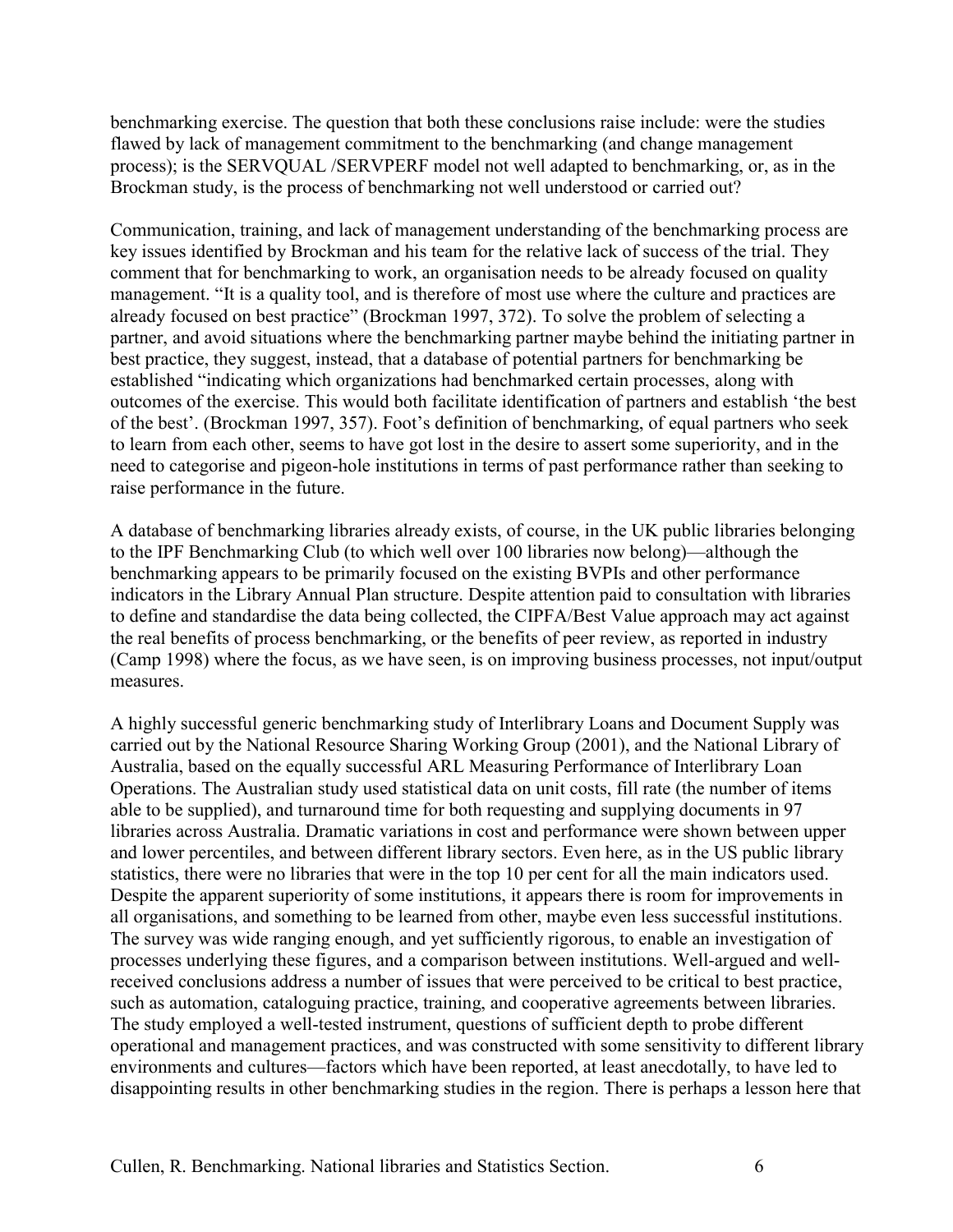the identification of best practice through the interrogation of statistical datasets requires a large enough sample, and robust construct validity, to enable the data to be rigorously examined for causality. Best practice is unlikely to be identified by comparing inputs and outputs between only two or three institutions. Organisations which want to 'benchmark' with only a small number of other institutions should focus on the softer end of the spectrum, and adopt a peer review process which will help them learn more about their own values and processes. Peer review is the approach followed by the most successful companies in the for-profit sector, who report widespread satisfaction with the process (Camp 1998).

### **Benchmarking outcomes**

The Association of Research Libraries (ARL) which contributed to the design of the highly successful Australian benchmarking project has shifted its focus on quality and evaluation of libraries to the LIBQUAL<sup>+TM</sup> project. Based on the SERVQUAL methodology, used for the past two decades in management and marketing studies to investigate service quality (Zeithaml, Parasuraman and Berry 1990) the LIBQUAL<sup>+TM</sup> methodology derives from a research and development project undertaken in 2000 by ARL in collaboration with Texas A&M University 'to measure library users' minimum, perceived and desired level of service quality in four key dimensions: Access to Information, Affect of Service, Library as Place, and Personal Control'.<sup>[6](#page-6-0)</sup> The project has grown from an original participating 12 institutions in 2000 to 164 in 2002. Although initially developed as a tool for measuring individual library service quality, and diagnosing areas where there were problems needing attention, the growing database of scores has increasingly been used as a national database against which individual institutions can measure their performance, in a form of customer benchmarking.

Unlike the Australian ILL benchmarking study,  $LIBQUAL^{+TM}$  has been criticised (Hernon and Nitecki 2001, Cullen 2001) on the grounds that it takes little account of individual, contextual and cultural differences between libraries in vastly different environments, and with different constituencies, across the United States. Admittedly, variants of the SERVQUAL method have already been used in a number of different library environments (Calvert 2001, Hernon and Calvert 1996) with some success. Calvert 's (2001) study shows that the dimensions of service quality that concern users, in this case staff attitudes, the library environment, and services that help the customer find and use the library's materials efficiently, are common to Chinese and New Zealand students. However, moves to trial the  $LIBQUAL^{+TM}$  methodology in the United Kingdom are currently underway, sponsored by SCONUL in the belief that the well-tested  $LIBQUAL^{+TM}$  survey instrument, and methods of data analysis will be as applicable to institutions in the United Kingdom as it has been in North America. This is probably true, but whether data can be added into a single data base, or whether data from the UK study will show different patterns of response, based on cultural differences, and issues such as vastly different grading ranges used in the US and the UK universities, which must in turn influence how library users (students, and staff) 'grade' survey forms, will remain to be seen. If sensitivity to context is important in benchmarking, these new UK  $LIBQUAL^{+TM}$  studies will hopefully confirm this. That is, we might expect to see that while the dimensions of service quality constitute a robust construct that is relatively consistent across different countries and cultures, to use the datasets on which such dimensions are derived for benchmarking purposes may not be appropriate use of this data.

 $\overline{a}$ 

<span id="page-6-0"></span><sup>6</sup> See ARL web site at http://www.arl.org/pr/libqual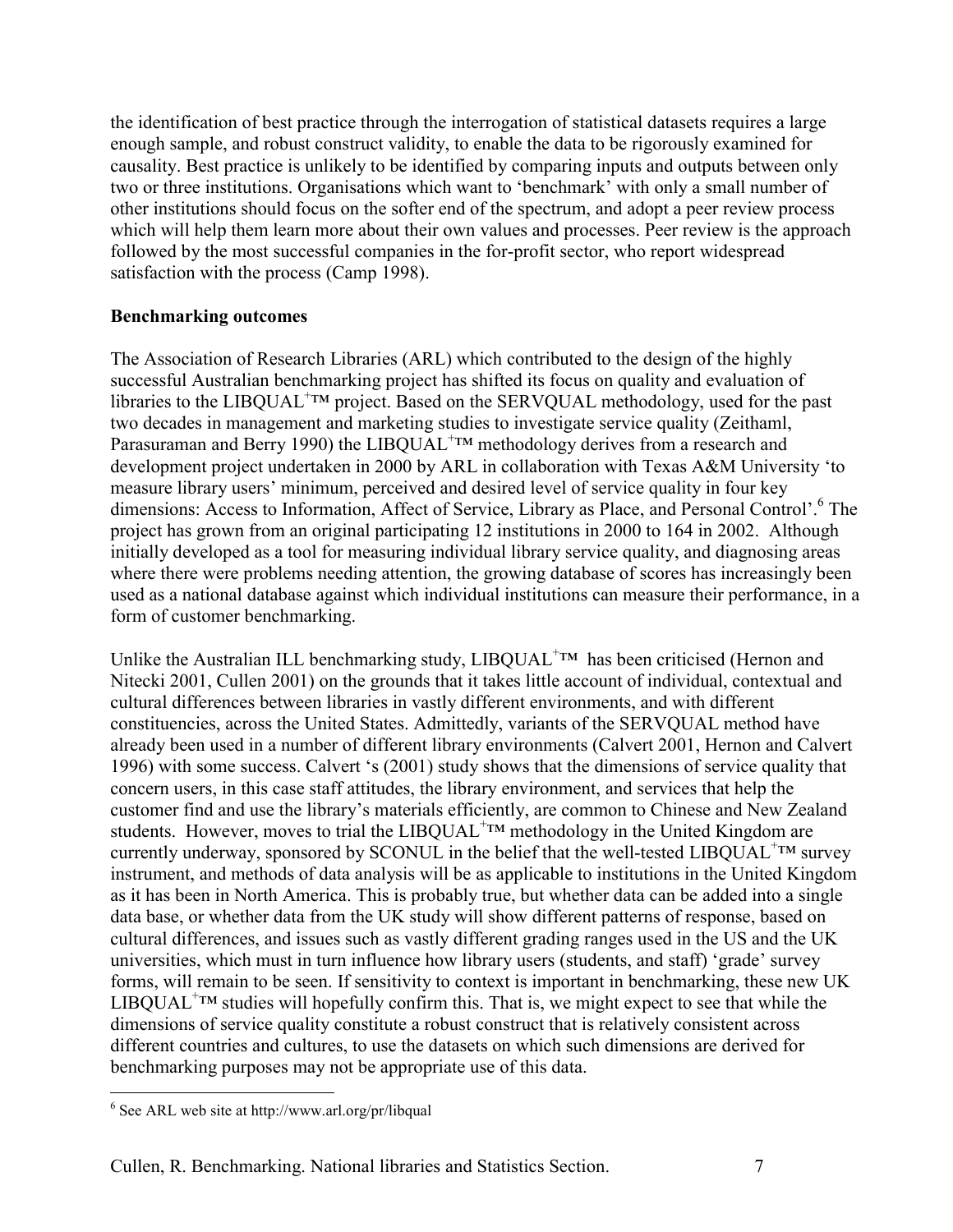One of the most interesting aspects of the  $LIBQUAL^{+TM}$  methodology is that it is seeking to benchmark not inputs, processes or outputs, but some additional impact of library servicessatisfaction, and service quality. Although the UK Best Value protocol requires reporting of results of satisfaction surveys in Library Annual Plans, too little is known about the underlying issues leading to user satisfaction (Hernon and Altman, 1998)) to be confident of benchmarking user satisfaction across different geographical, demographic and cultural environments. This is because there are a number of key concepts which are crucial to the benchmarking process. One of these, as we have seen, is context. Another is the issue of 'construct validity', which addresses the question of whether our measuring instrument is actually measuring the factors that we believe it is, and what other variables might be impacting on the measurement that we have not taken into account. Much more rigorous testing of instruments is needed before we can be sure of this, and the claims made by the developers of the LIBQUAL<sup>+TM</sup> instrument for its well-tested construct validity remain controversial. (Hernon and Nitecki 2001). To investigate the question of construct validity, both empirical and ethnographic methods are necessary to disentangle potentially erroneous assumptions, and illuminate contextual and cultural differences that affect both the expectations of library customers, and library performance. All benchmarking instruments, and data collection procedures must be subjected to the same rigorous scrutiny before we can place much management reliance on them.

The question of construct validity affects a number of areas where we might want to see benchmarking developed. In this context, we need to consider several points. First, as noted earlier, we have a tendency to place reliance on ratios between measures simply because they are there, without establishing if these figures have any validity, or if that relationship is indeed, a genuine one. The data, the ratios between it and any figures used for comparative purposes must emerge from a clear understanding of the underlying construct, and not from the convenience of using available figures, as Ford labels it.

Secondly, if we are to be able to identify necessary change through the benchmarking process, we must employ a judicious combination of data benchmarking (primarily for diagnostic purposes), and process benchmarking so that intelligent judgements can be made concerning the meaning of the data, in its context, and of the processes that give rise to that data.

Thirdly, it is my firm belief that if benchmarking is to be meaningful to managers, it cannot be separated from the other forms of evaluation and performance measurement being used in the institution. The current emphasis in performance measurement is not on the inputs, processes and outputs that have preoccupied us in the past, but on outcomes. Outcomes are as yet ill-defined in all library sectors, or at least if they can be defined, no satisfactory instruments for measuring them have yet been developed. However, if benchmarking is to be a truly relevant tool, we will need to include outcomes in benchmarking activities—probably at the softer end of the spectrum in peer review analysis.

### **A benchmarking model for national libraries**

And so, turning to national libraries, and their use of benchmarking for evaluation, there are a number of issues to be considered. Firstly, national libraries are a very special sector, with defined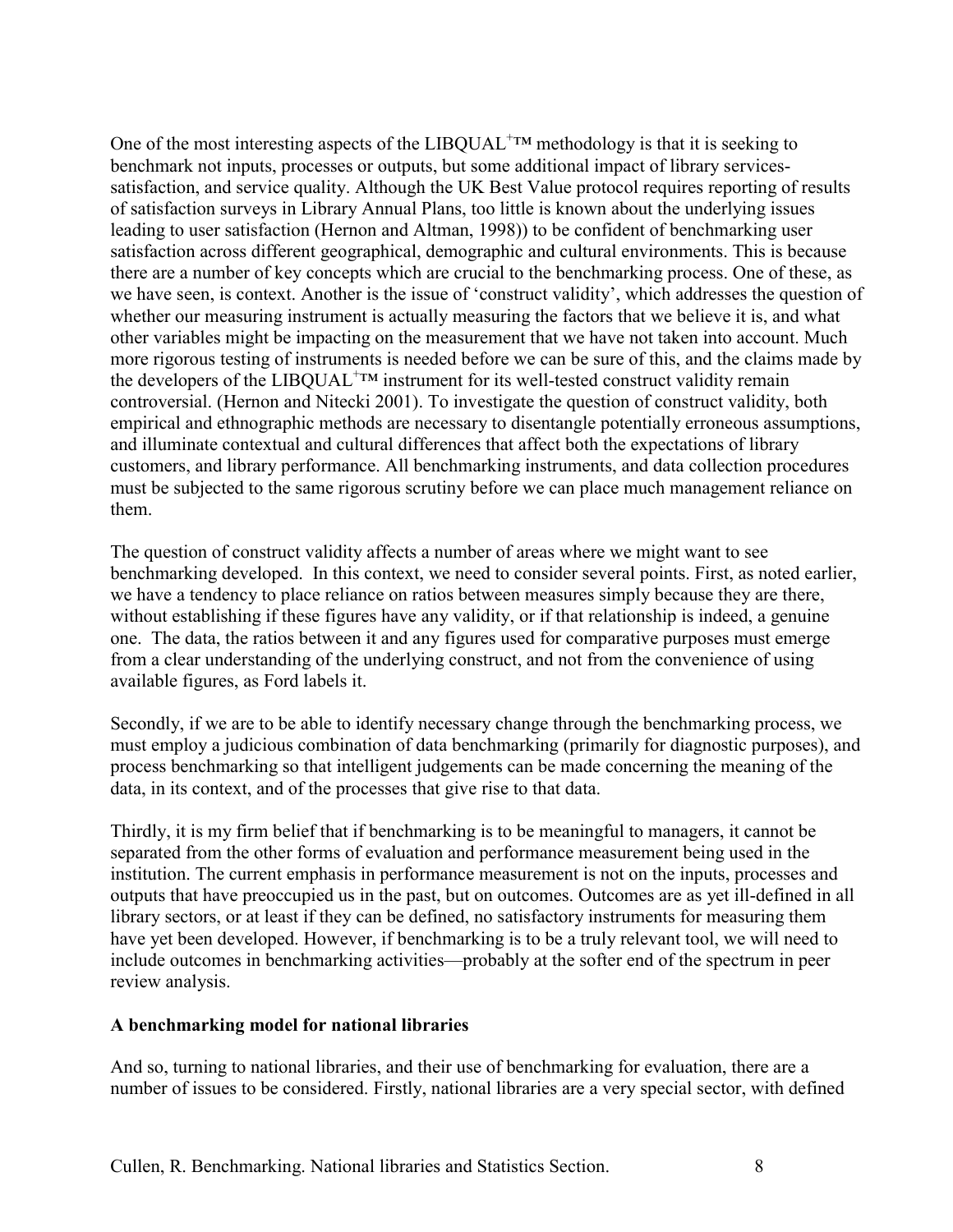national roles which differ from country to country, and which are subject to political agendas which change, often more rapidly than for public or academic libraries. The importance of the national and political context has made it difficult for them to find peers with which to benchmark. It is also difficult for them to participate in databases of sufficient size to do any traditional data benchmarking, or identify best practice, although best practice as identified in generic activities across all library sectors will of course still be relevant, and there are good opportunities for generic benchmarking, matching the various services they offer with those of similar sized institutions, or those of a similar type, as shown in the Australian example above. They can also consider internal benchmarking where issues such as human resource, or personnel management, and accounting procedures are being compared, and benchmarking with other government agencies, looking at these kinds of business processes, and customer benchmarking. And recalling that benchmarking in the private sector ranges over activities such as employee training, human resources, information technology, document control and records management, and internal and external communications, and across industry types, the search for partners for peer review can be extended beyond the library and government sectors to any organisation which may good practice to share. Many leading companies might be glad of an opportunity to engage in benchmarking and peer review on business process with an institution as large and prestigious as a national library.

Where national libraries have much more difficulty is in the area of developing performance measures, and to reconcile these with goals set within a government driven social agenda, such as contributing to the education and welfare of the population in some defined way, preserving heritage and culture, or supporting the knowledge. Who are their customers, what is their target population, what should their outputs be, and what is a desirable level for their outputs? Even more difficult, what should their outcomes be? Difficult as it is to attempt to measure the outcomes of academic libraries, through student learning outcomes, or through research contributions of staff, or to measure public library outcomes by enhanced lifelong learning, business or employment opportunities, or enrichment through recreational reading, the outcomes of national libraries are even more difficult to define and measure. And yet, if benchmarking is to keep pace with performance measurement, that is where we are headed.

If they are willing to learn from other sectors, national libraries could begin a process of peer review to share ideas on the development of performance measures in this difficult area of outcomes, with other government agencies, and NGOs dealing with a similar range of social and educational outcomes. One way of doing so is to examine the different roles that a national library plays for its different constituencies, and seek peers dealing with a similar role. And. as we observed earlier, the issue of construct validity is a critical one here, and it is not one that governments have necessarily paid much heed to. Examining the tasks that customers seek to accomplish when they visit a national library either in person or virtually, and their success in achieving their goals, and the difference this success makes to their lives and work, will need first to be defined by ethnographic methods, and confirmed by empirical studies, that can provide an underlying construct from which a base for outcome evaluation can slowly be built. Partnerships and dialogue with peers in the library sector, in government and non-government agencies, and in the private sector can all help in this process. .

Thus, a benchmarking process for a national library may be less of an exercise of comparing statistics on outputs with other large national and state libraries from different cultures, all of which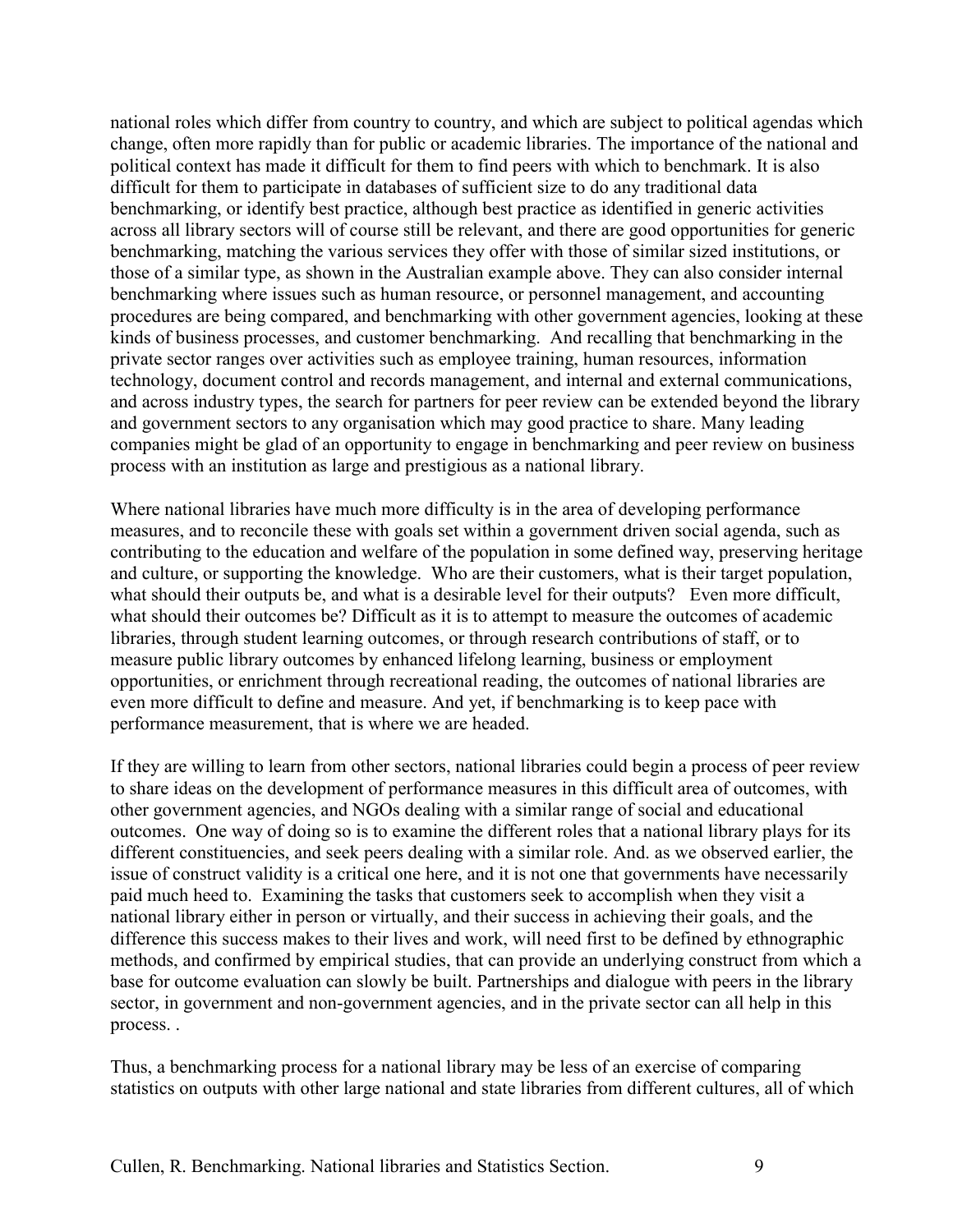are meeting different agendas, but one of analysing excellence within a known cultural context, and seeking through a supportive peer review process continual openness to change and improvement. Best practice in benchmarking would therefore include:

- a focus on process benchmarking and peer review with other agencies and organisations within the culture ;
- the development, through peer review, of performance measures that cover inputs, process, outputs and outcomes;
- attention to change management principles to ensure change is embedded in the organisation;
- an underlying research basis demonstrating construct validity, and attention to cultural and organisational context.

By incorporating these principles benchmarking can become a very effective way of helping national libraries adapt to a changing environment while keeping a focus on quality improvement.

### **References:**

- Allen, Ferne. 1993. Benchmarking: practical aspects for information professionals. *Special Libraries* 84(3) Summer, 123-140.
- Brockman, John et al. 1997. *Quality Management and Benchmarking in the Information Sector*. London: Bowker Saur.
- Bullivant, John. 1994. *Benchmarking for continuous improvement in the public sector*. Harlow: Longman.
- Calvert, Philip J. International variations in measuring customer expectations. *Library Trends* 49(4): 718-731.

Camp, Robert C. 1998. *Global cases in benchmarking: best practice from organizations around the world*. Milwaukee, Wisc: ASQ Quality Press.

- Favret, Leo. 2000. Benchmarking, annual library plans and best value: the implications for public libraries. *Library Management* 21(7): 340-348.
- Ford, Geoffrey. 2001. Theory and practice in the networked environment: a European perspective. In *Evaluating Networked Information Services: techniques, policies, and issues.* Charles McClure and John Carlo Bertot, eds. 1-22. Medford: NJ: Information Today.
- Foot, J. 1998. *How to do benchmarking: a practitioners' guide*. London: Inter-Authorities Group.
- Henczel, S. 2002. Benchmarking: measuring and comparing for continuous improvement. *Information Outlook* 6(7): 12-14,17-18.
- Hernon, Peter and Ellen Altman. 1998. *Assessing service quality: satisfying the expectations of library customers*. Chicago: American Library Association.
- Hernon, Peter and Calvert Philip J. 1996. Methods for measuring service quality in academic libraries in New Zealand. *Journal of Academic Librarianship*. 22(5): 387-391.
- Hernon, Peter and Danuta A.Nitecki. 2001.Service quality: a concept not fully explored. *Library Trends* 49(4): 687-708.
- Marshall, Joanne G. and Holly Shipp Buchanan. 1991. Benchmarking reference services: an introduction. *Medical Reference Services Quarterly* 14. Fall: 59-73.
- National Resource Sharing Working Group. 2001.*Interlibrary Loan and Document Delivery Benchmarking Study*. Canberra; National Library of Australia.
- Polling, N. 2002. Ahead or behind the curve . . .where do you stand? *Information Outlook* 6(7): 22- 5.